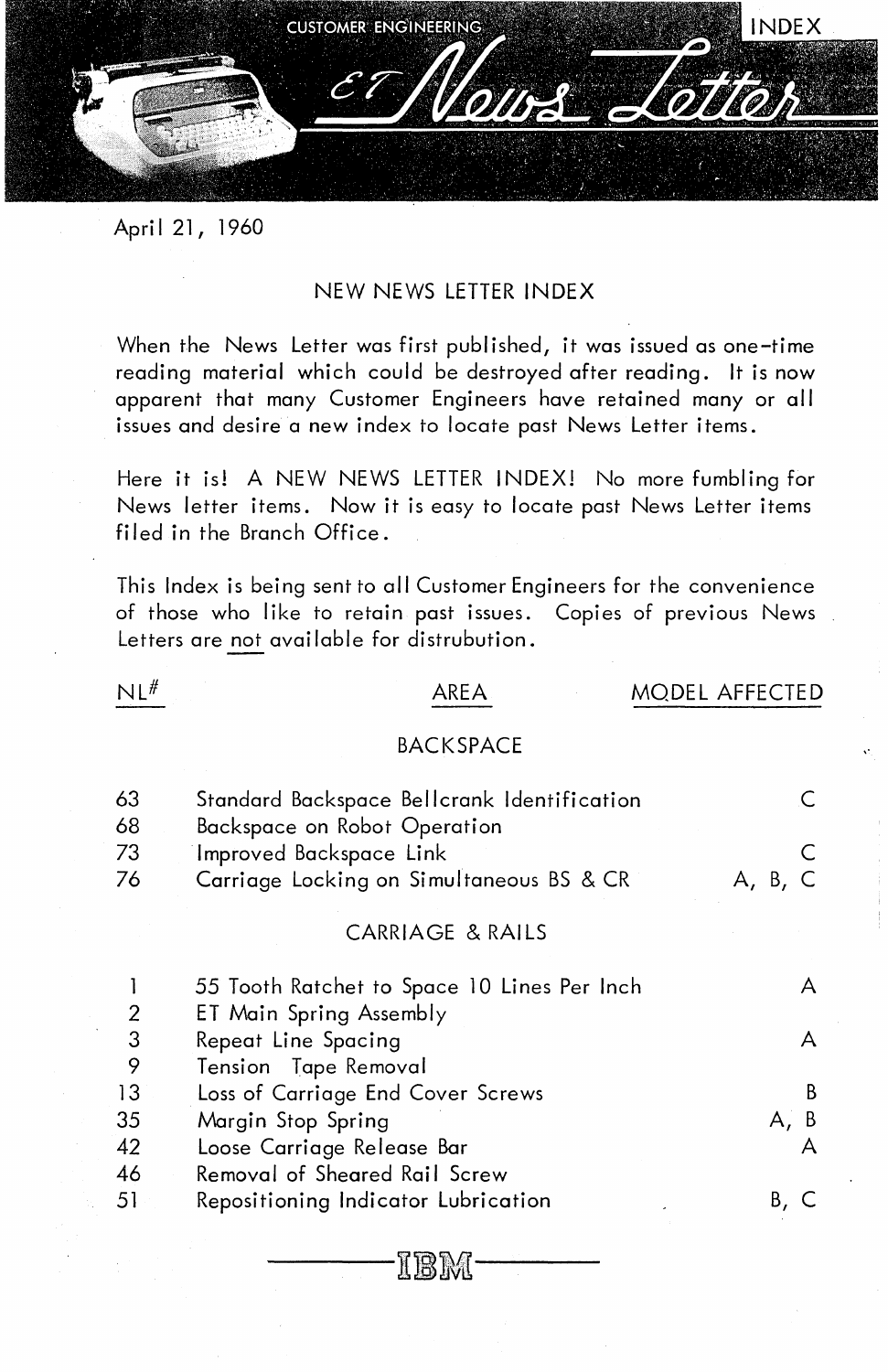# CARRIAGE & RAILS (CONTINUED)

|                                                    | A, B                                                                                                                                                                                                                                                                                                                                                                                                                                                                                                                                                                                                                                                                                                                                            |
|----------------------------------------------------|-------------------------------------------------------------------------------------------------------------------------------------------------------------------------------------------------------------------------------------------------------------------------------------------------------------------------------------------------------------------------------------------------------------------------------------------------------------------------------------------------------------------------------------------------------------------------------------------------------------------------------------------------------------------------------------------------------------------------------------------------|
|                                                    | A, B                                                                                                                                                                                                                                                                                                                                                                                                                                                                                                                                                                                                                                                                                                                                            |
|                                                    |                                                                                                                                                                                                                                                                                                                                                                                                                                                                                                                                                                                                                                                                                                                                                 |
|                                                    |                                                                                                                                                                                                                                                                                                                                                                                                                                                                                                                                                                                                                                                                                                                                                 |
|                                                    | A, B                                                                                                                                                                                                                                                                                                                                                                                                                                                                                                                                                                                                                                                                                                                                            |
|                                                    |                                                                                                                                                                                                                                                                                                                                                                                                                                                                                                                                                                                                                                                                                                                                                 |
|                                                    | Β,                                                                                                                                                                                                                                                                                                                                                                                                                                                                                                                                                                                                                                                                                                                                              |
|                                                    |                                                                                                                                                                                                                                                                                                                                                                                                                                                                                                                                                                                                                                                                                                                                                 |
| Wear of Detent Release Lever                       |                                                                                                                                                                                                                                                                                                                                                                                                                                                                                                                                                                                                                                                                                                                                                 |
|                                                    | Β,<br>C                                                                                                                                                                                                                                                                                                                                                                                                                                                                                                                                                                                                                                                                                                                                         |
|                                                    |                                                                                                                                                                                                                                                                                                                                                                                                                                                                                                                                                                                                                                                                                                                                                 |
|                                                    |                                                                                                                                                                                                                                                                                                                                                                                                                                                                                                                                                                                                                                                                                                                                                 |
|                                                    |                                                                                                                                                                                                                                                                                                                                                                                                                                                                                                                                                                                                                                                                                                                                                 |
|                                                    | Β,                                                                                                                                                                                                                                                                                                                                                                                                                                                                                                                                                                                                                                                                                                                                              |
|                                                    | C                                                                                                                                                                                                                                                                                                                                                                                                                                                                                                                                                                                                                                                                                                                                               |
|                                                    |                                                                                                                                                                                                                                                                                                                                                                                                                                                                                                                                                                                                                                                                                                                                                 |
|                                                    | C                                                                                                                                                                                                                                                                                                                                                                                                                                                                                                                                                                                                                                                                                                                                               |
|                                                    | C.                                                                                                                                                                                                                                                                                                                                                                                                                                                                                                                                                                                                                                                                                                                                              |
|                                                    |                                                                                                                                                                                                                                                                                                                                                                                                                                                                                                                                                                                                                                                                                                                                                 |
|                                                    |                                                                                                                                                                                                                                                                                                                                                                                                                                                                                                                                                                                                                                                                                                                                                 |
| Correct Adjustment -Final LH Margin Stop Eccentric | C.                                                                                                                                                                                                                                                                                                                                                                                                                                                                                                                                                                                                                                                                                                                                              |
| "Neutral" Rail Guards are Light Green              |                                                                                                                                                                                                                                                                                                                                                                                                                                                                                                                                                                                                                                                                                                                                                 |
|                                                    | Reducing Margin Set Lever Bending<br>Margin Stop Spring Installation<br>Carriage Binds?? - - Or is it Mainspring<br>Another Check Point for Carriage Binds<br>Margin Set Finger Hanging Under Margin Stop<br><b>Escapement Pawl Wear</b><br><b>Carriage Tension Tape Coming Off</b><br>Excessive Side Play - Index Pawl Carrier<br>Repositioning Wire Replacement<br>Removing Platen Variable Button<br>Linespace Problems<br>41 Tooth Linespacing - Field Conversions<br>Loose Repositioning Indicator Lever<br>Model C Card Holder Adjustment<br>Margin Control Lever Widened<br>Index Pawl Stud Improvement<br>Easy Adjustment - Line Gage Card Holder<br>Linespacing Failures - 66T Ratchets<br>Reinserting Paper Correctly on Writing Line |

## CARRIAGE RETURN

| -31 | Carriage Return Cam Lock-Up                  |      |
|-----|----------------------------------------------|------|
| 39  | Partial Carriage Return on Standard ET's     |      |
| 43  | Carriage Return Tapes Coming Loose           |      |
| 58  | Model "A" C.K.O. Link Replacement            |      |
| 71  | Carriage Return Tape Wear                    |      |
| 71  | Carriage Return Tape Guidance                | B, C |
| 72  | Carriage Return Tape Wear                    |      |
| 73  | Spring Starter to Replace Clutch Plate       |      |
| 74  | Carriage Return Clutch Unlatching Adjustment |      |
| 74  | Carriage Return Clutch Plate Improvement     |      |
| 74  | Type Piling - Clutch Pulley Binds            |      |
|     |                                              |      |

## COVERS AND MOUNTING

| 65  | Top Cover Spring                            |    |
|-----|---------------------------------------------|----|
| 72. | Failure of R.H. Carriage End Cover to Close | -C |
| 72  | New Cover Latches                           |    |
| 71  | Leveling ET's on Desk                       |    |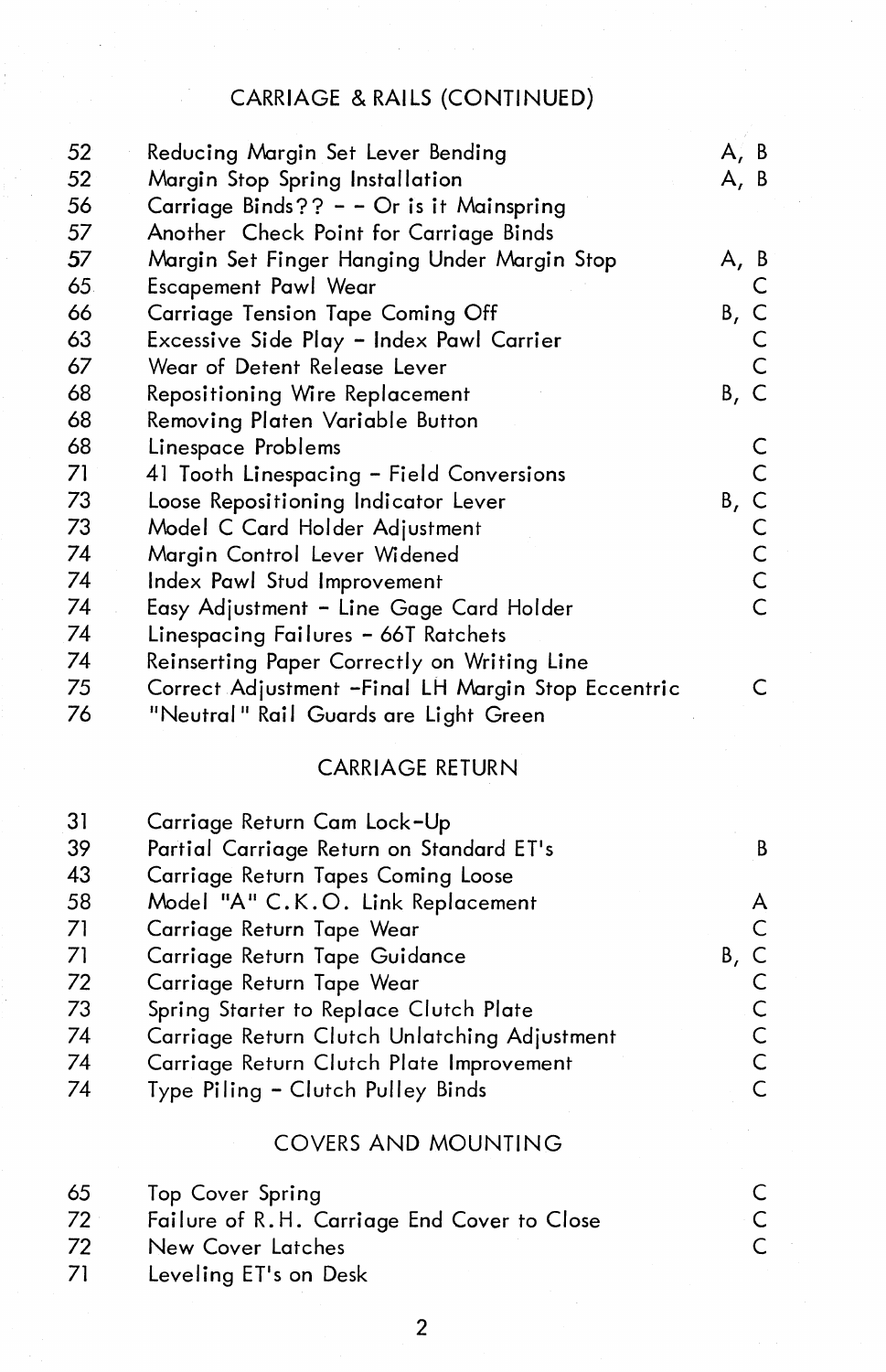#### COVERS AND MOUNTING (CONTINUED)

| 71<br>74         | Prevention of Machine Slippage on Desk<br>Keyplate Binds – Tab Set & Clear Buttons                                                                                       | C.             |
|------------------|--------------------------------------------------------------------------------------------------------------------------------------------------------------------------|----------------|
|                  | <b>ESCAPEMENT - EXECUTIVE</b>                                                                                                                                            |                |
| 26               | <b>Executive Escapement</b>                                                                                                                                              | B              |
| 27               | Escapement Pawl Block Removal                                                                                                                                            | -B<br>А,       |
| 21<br>30         | Un-Even Executive Margin L.H.                                                                                                                                            |                |
| 39               | <b>Floating Interposer Cage</b><br><b>Executive Type Crowding</b>                                                                                                        | B, C           |
| 53               | Sticking Interposers                                                                                                                                                     |                |
| 54               | Check Points for Executive Skipping                                                                                                                                      |                |
| 57               | <b>Executive Pawl Spring Replacement</b>                                                                                                                                 |                |
|                  | ESCAPEMENT - STANDARD                                                                                                                                                    |                |
| 38               | Removal of U-Bar                                                                                                                                                         | B              |
| 53               | Type Piling                                                                                                                                                              | B              |
| 65               | Type Piling                                                                                                                                                              |                |
| 74               | Escapement Trip Lever Improvement                                                                                                                                        | С              |
| 75               | Easy Adjustment - Model C U-Bar                                                                                                                                          | Ċ              |
|                  | <b>GOVERNOR - CARRIAGE TENSION - DECELERATOR</b>                                                                                                                         |                |
| 34               | Field Installation of Centrifugal Governor                                                                                                                               |                |
| 46               | Removal of Tab Governor Cover                                                                                                                                            |                |
| 56               | Friction Governor Adjustment                                                                                                                                             | A, B           |
| 59               | Centrifugal Governor Binding                                                                                                                                             | Β,<br>C        |
| 68               | Main Spring - Tension - Decelerator Removal                                                                                                                              | $\mathsf C$    |
| 69<br>$\sqrt{2}$ | Arm Movement in Restoring<br>$\mathsf{C}\mathsf{C}\mathsf{C}\mathsf{C}$ . $\mathsf{C}\mathsf{C}\mathsf{C}$ . In the $\mathsf{C}\mathsf{C}\mathsf{C}\mathsf{C}\mathsf{C}$ | $\overline{C}$ |
|                  |                                                                                                                                                                          |                |

- 
- 69 Insufficient Side Play Decelerator Arms C 69 Position of Carriage Return Spring Clutch Clamp
- 69 Binding on Carriage Return

#### KEYBOARD LOCK AND BELL

- 12 Line Lock
- 63 Overprinting at Right Margin
- 72 Interference with Line Lock Springs

## MOTOR AND DRIVE

- 1 Disassembly of D.C. Motor<br>10 Condenser Change
- Condenser Change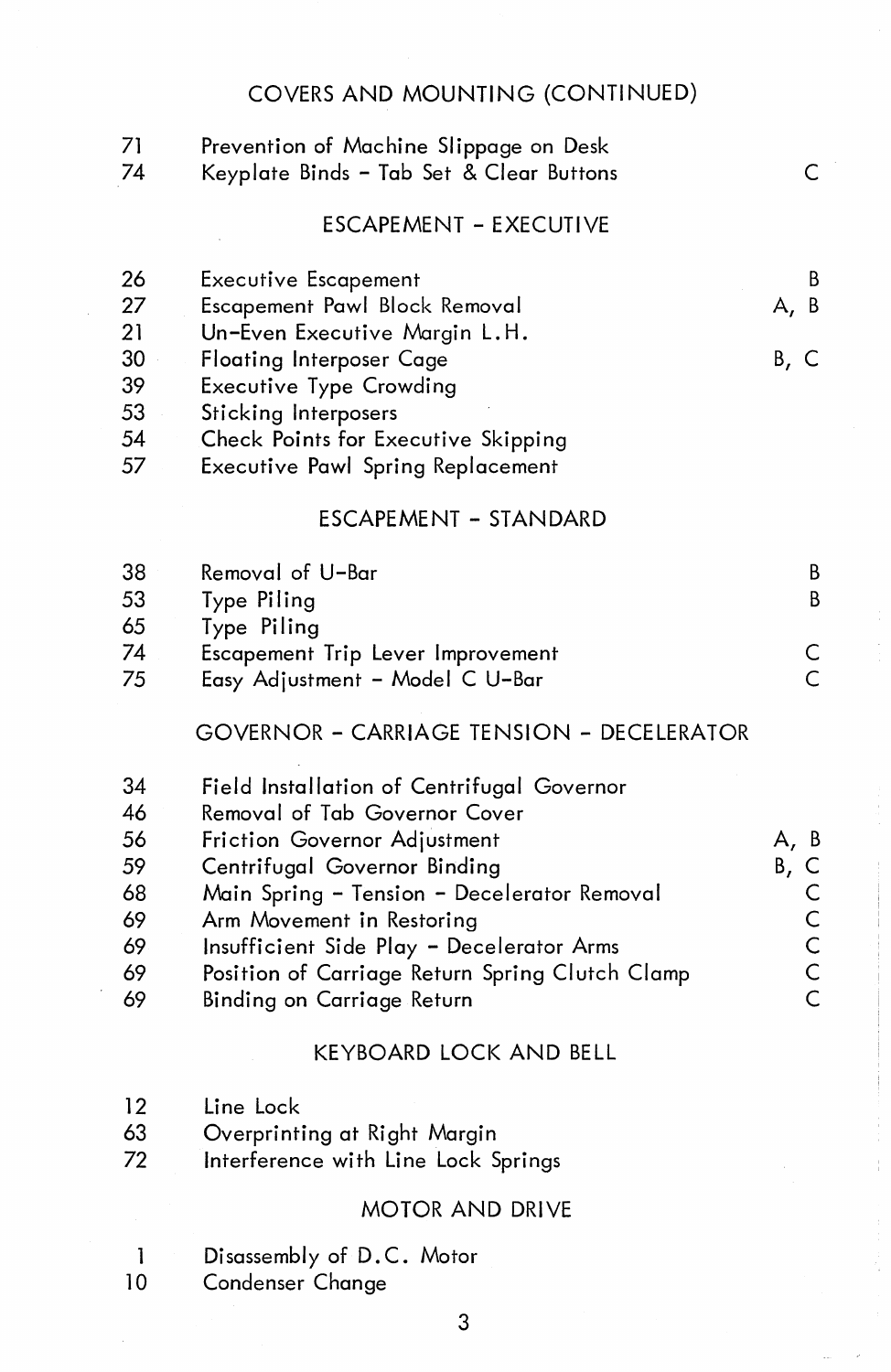## MOTOR AND DRIVE (CONTINUED)

- 11 D.C. Installation<br>27 Electrical Interfere
- 27 Electrical Interference<br>74 Modified Internal Plua
- 74 Modified Internal Plug Eliminates Wire Cutting C
- 
- 74 14 16T Motor Pulley Still Available Safety - Secure Loose End of Ground Wire

## RIBBON - FABRIC

| 4  | Ribbon Lift Mechanism                      |                |
|----|--------------------------------------------|----------------|
| 22 | Ribbon Feed Cam                            |                |
| 43 | Ribbon Feed                                |                |
| 49 | Faster Ribbon Control Operation            |                |
| 54 | Ribbon Tracking                            |                |
| 60 | Top Cover Interlock                        | C              |
| 62 | Button Latch Lug Adjustment                |                |
| 62 | Right Hand Spool Gate                      | $\frac{C}{C}$  |
| 62 | Uneven Tracking                            | $\mathsf{C}$   |
| 62 | Fabric Ribbon Clean Clip                   | $\mathsf C$    |
| 62 | Ribbon Bunching                            | $\mathsf C$    |
| 62 | Ribbon Link Drive Mechanism                | $\mathsf C$    |
| 62 | Ribbon Reverse Failure                     | $\frac{C}{C}$  |
| 67 | Ribbon Bunching                            |                |
| 68 | Forming Rear Lug on Ribbon Lift Plate      |                |
| 72 | Stronger Fabric Ribbon Anchor Clip Spring  | С              |
| 72 | Breakage of Ribbon Lift Bail Mounting Stud | $\mathsf C$    |
| 72 | Fabric Ribbon Bunching                     | $\mathsf{C}$   |
| 73 | Ribbon Drive & Reverse Gear Sleeve         | $\mathsf C$    |
| 74 | Interference with Right Hand Spool Gate    | C              |
| 76 | Dual Ribbon Feed Improvement               | $\overline{C}$ |
|    |                                            |                |

#### RIBBON - CARBON

| 23              | Carbon Ribbon Feed                          |  |
|-----------------|---------------------------------------------|--|
| 31              | Acetate Ribbon Feed                         |  |
| 58              | A Quick Repair                              |  |
| 61              | Improved Ribbon Guide                       |  |
| 62              | Excessive Carbon Ribbon Feed                |  |
| 62 <sub>2</sub> | Eliminate Carbon Ribbon Twist               |  |
| 71              | Rewind Release Latch Spring                 |  |
| 73              | Lubrication of Carbon Ribbon Take-up Spring |  |
| 74              | Carbon Ribbon Guide Improvement             |  |
| 75              | Carbon Ribbon Supply Spool Improvement      |  |
| 76              | Quick Fix Outer Rewind Flange               |  |
|                 |                                             |  |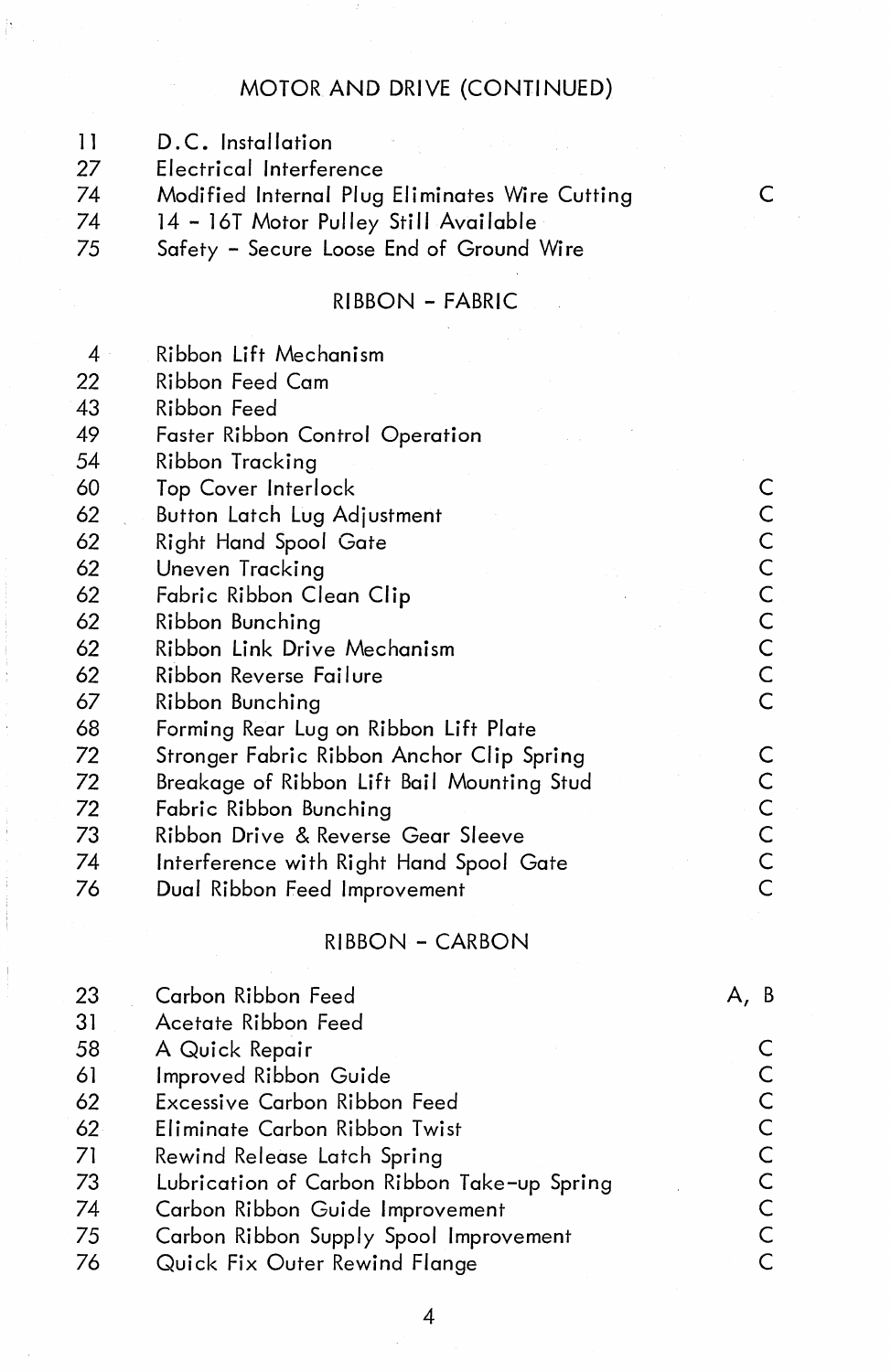SHIFT

| 13 | Shift Trouble                                  |      |
|----|------------------------------------------------|------|
| 21 | Type Basket Setting                            |      |
| 29 | Spring Stud Change                             | A, B |
| 31 | Beating the Shift                              |      |
| 60 | Model "C" Shift Adjustment                     |      |
| 67 | Shift Failure                                  |      |
| 68 | Shift Cam Slipping on Power Roll               |      |
| 72 | Shift Toggle Plate Assemblies                  |      |
| 72 | Shift Lock Failure to Restore                  |      |
| 76 | Check Shift Toggle Plate for Alignment Trouble |      |

#### SPACE BAR

| 25 | 3 Unit Space Bar Interposers                |           |
|----|---------------------------------------------|-----------|
| 38 | Repeating of Spacebar Cams                  |           |
| 44 | Space Bar Cam Slippage                      |           |
| 47 | Reversing Executive Spacebars               |           |
| 48 | Repeating Spacebar with Heavy Touch         |           |
| 49 | Loose Spacebar Bushing                      | - B<br>Α, |
| 60 | Crippling Spacebar                          |           |
| 68 | Spacebar Touch                              |           |
| 72 | Spacebar Clip Interference with Key Buttons |           |
| 72 | Crippling 3 Unit Spacebar Typamatic Action  |           |
|    |                                             |           |

## TABULAR

| 14 | Easy Removal of Model "A" Tab Lever  |  |
|----|--------------------------------------|--|
| 37 | Bent Tab Lever Overthrow Stop        |  |
| 52 | Tab Through L.H. Margin              |  |
| 75 | Easy Replacement - Model B Tab Lever |  |

#### TYPE BAR OPERATING

| -5 | Cam Trip Levers               |   |
|----|-------------------------------|---|
| 19 | Cam Latch Springs             |   |
| 34 | Upper & Lower Case Impression | В |
| 37 | Upper & Lower Case Impression | В |
| 15 | Typebar Rest Pad              |   |
| 43 | Improvement of Touch          | B |
| 49 | Locating Slugs on Typebar     |   |
| 50 | Heavy Touch                   |   |
| 47 | Handy Tool                    |   |
| 56 | Alignment of End Typebars     |   |
|    |                               |   |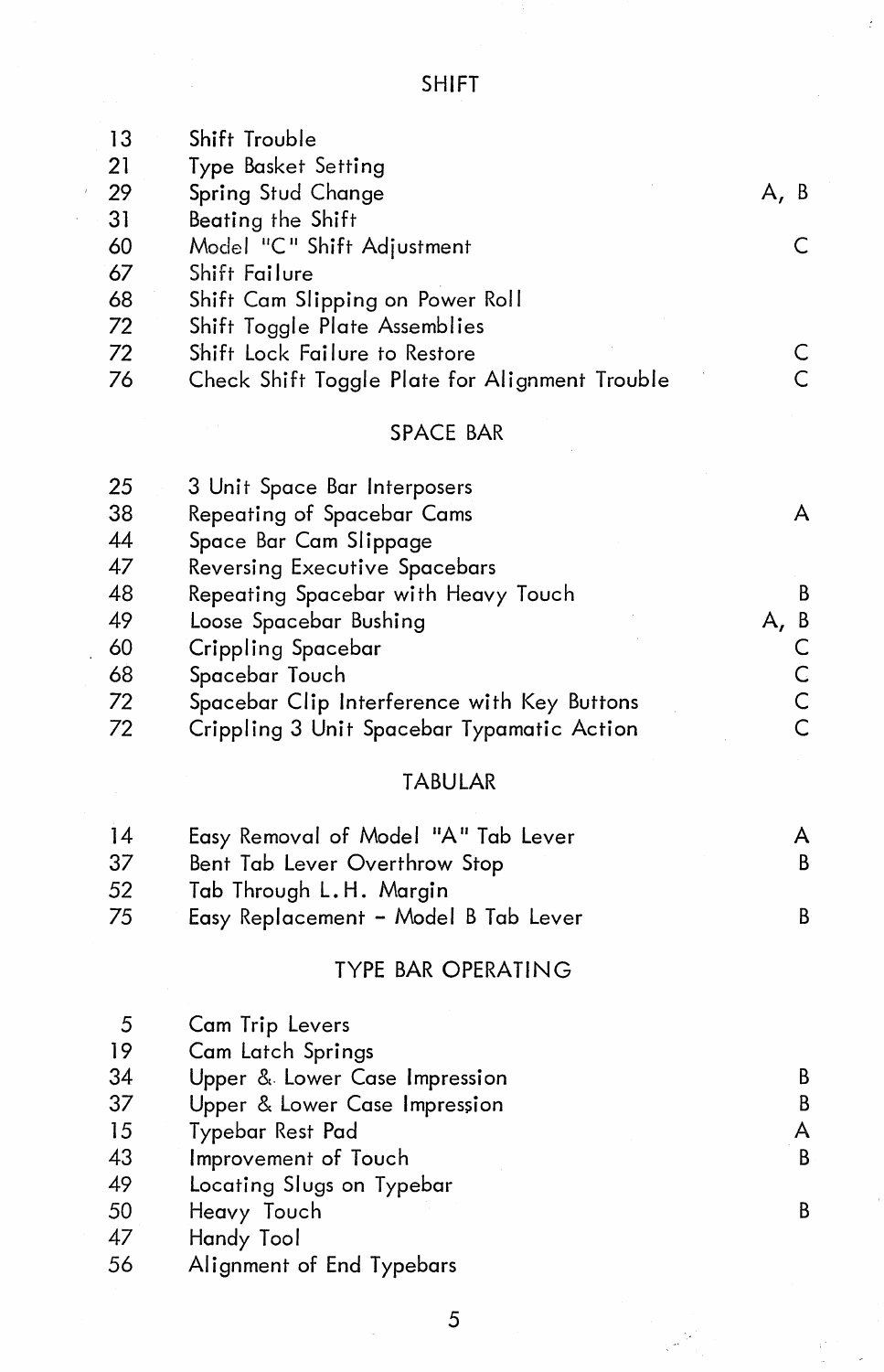# TYPE BAR OPERATING (CONTINUED)

| 57 | <b>Cam Bearing Support Adjustment</b>     | В  |
|----|-------------------------------------------|----|
| 60 | Letter Cam Identification                 | Β. |
| 60 | "C" Keylever Removal                      |    |
| 60 | "C" Keybuttons Affected by Cleaning Fluid |    |
| 65 | Impression Indicator Creeping             |    |
| 65 | Alignment of Changeable Typebars          |    |
| 66 | Two Piece Keylever                        |    |
| 71 | Cam Clearance - Model "C" - Power Roll    |    |
| 72 | Intermittent Type Piling                  |    |
| 73 | Substitution of Type Styles               |    |
| 73 | Letter Cam Assemblies                     |    |
| 73 | Power Roll Date Coding                    |    |
| 74 | Power Rolls - Care in Handling            |    |
| 76 | High Useage Typebars                      |    |

#### PAPER FEED

|    | Paper Feed Difficulties        |      |
|----|--------------------------------|------|
| -8 | Paper Feed                     |      |
| 11 | Model "B" Paper Feed           | В    |
| 21 | Paper Feed                     | B, C |
| 22 | <b>Bail Roll Tension</b>       |      |
| 29 | <b>Offset Paper Masters</b>    |      |
| 38 | Polishing Feed Roll Hubs       | B. C |
| 41 | Line Spacing to Bottom of Page | B    |
| 43 | Spreading the Paper Table      | B    |
| 47 | Improving Paper Rollback       | Β.   |
| 66 | Card Holders                   | B    |

## SPECIAL MACHINES & ATTACHMENTS

| 20  | IBM Form Line Selector                      | Form Line Selector |
|-----|---------------------------------------------|--------------------|
| 41  | Model B Dec. Tab Backspace Adjustment       | Dec. Tab           |
| 64  | Model C Dec. Tab                            | Dec. Tab           |
| 73  | Dec. Tab Cage Lubrication                   | Dec. Tab           |
| -51 | Model B Hektowriter Service Hints           | Hektowriter        |
| 53  | Hektowriter Adjustment Hints                | Hektowriter        |
| 55  | Hektowriter Ribbon Feed Adjustment          | Hektowriter        |
| 63  | Hektowriter Plastic Ribbon Guide Adjustment | Hektowriter        |
| 66  | Hektowriter Auxilary Carriage Binds         | Hektowriter        |
| 24  | Paper Deflector Retaining Springs           | Lift Platen        |
| 30  | Standard Pin Feed Release Lever Spring      | Pin Feed           |
| -30 | Standard Pin Feed Cam Anchor Rod            | Pin Feed           |